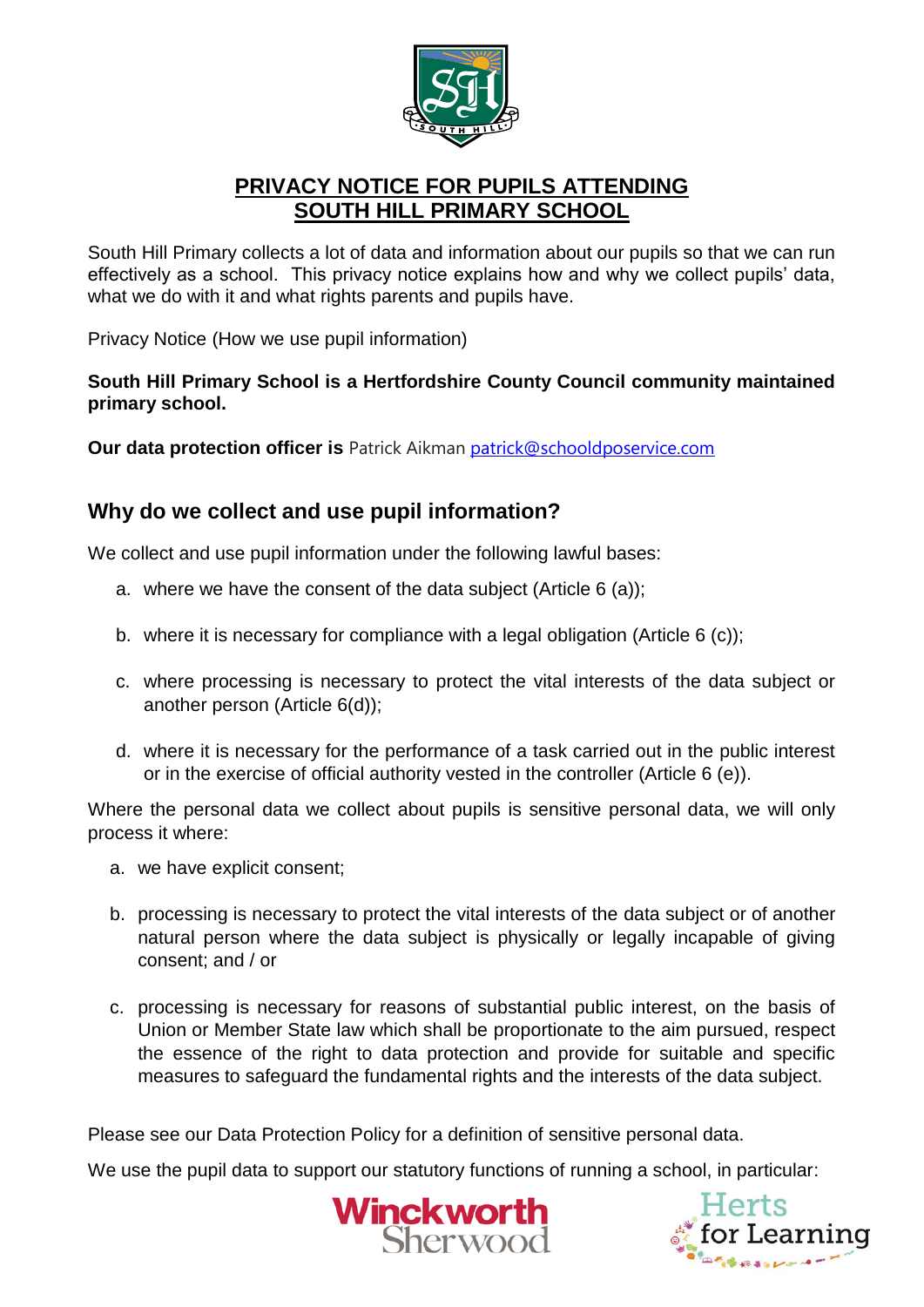- a. to decide who to admit to the school;
- b. to maintain a waiting list:
- c. to support pupil learning;
- d. to monitor and report on pupil progress;
- e. to provide appropriate pastoral care;
- f. to assess the quality of our services;
- g. to comply with the law regarding data sharing;
- h. for the protection and welfare of pupils and others in the school;
- i. for the safe and orderly running of the school;
- j. to promote the school;
- k. to communicate with parents / carers.
- l. For safeguarding and child protection

### **The categories of pupil information that we collect, hold and share include:**

- a. Personal information (such as name, unique pupil number and address);
- b. Characteristics (such as ethnicity, language, medical conditions, nationality, country of birth and free school meal eligibility);
- c. Attendance information (such as sessions attended, number of absences and absence reasons)
- d. Safeguarding and child protection purposes
- e. Assessment information
- f. SEN information
- g. Relevant medical information
- h. Information regarding exclusions or behavioural information

From time to time and in certain circumstances, we might also process personal data about pupils, some of which might be sensitive personal data, including information about criminal proceedings / convictions, information about sex life and sexual orientation, child protection / safeguarding. This information is not routinely collected about pupils and is only likely to be processed by the school in specific circumstances relating to particular pupils, for example, if a child protection issue arises or if a pupil is involved in a criminal matter. Where appropriate, such information may be shared with external agencies such as the child protection team at the Local Authority, the Local Authority Designated Officer and / or the Police. Such information will only be processed to the extent that it is lawful to do so and appropriate measures will be taken to keep the data secure.

We collect information about pupils when they join the school and update it during their time on the roll as and when new information is acquired.



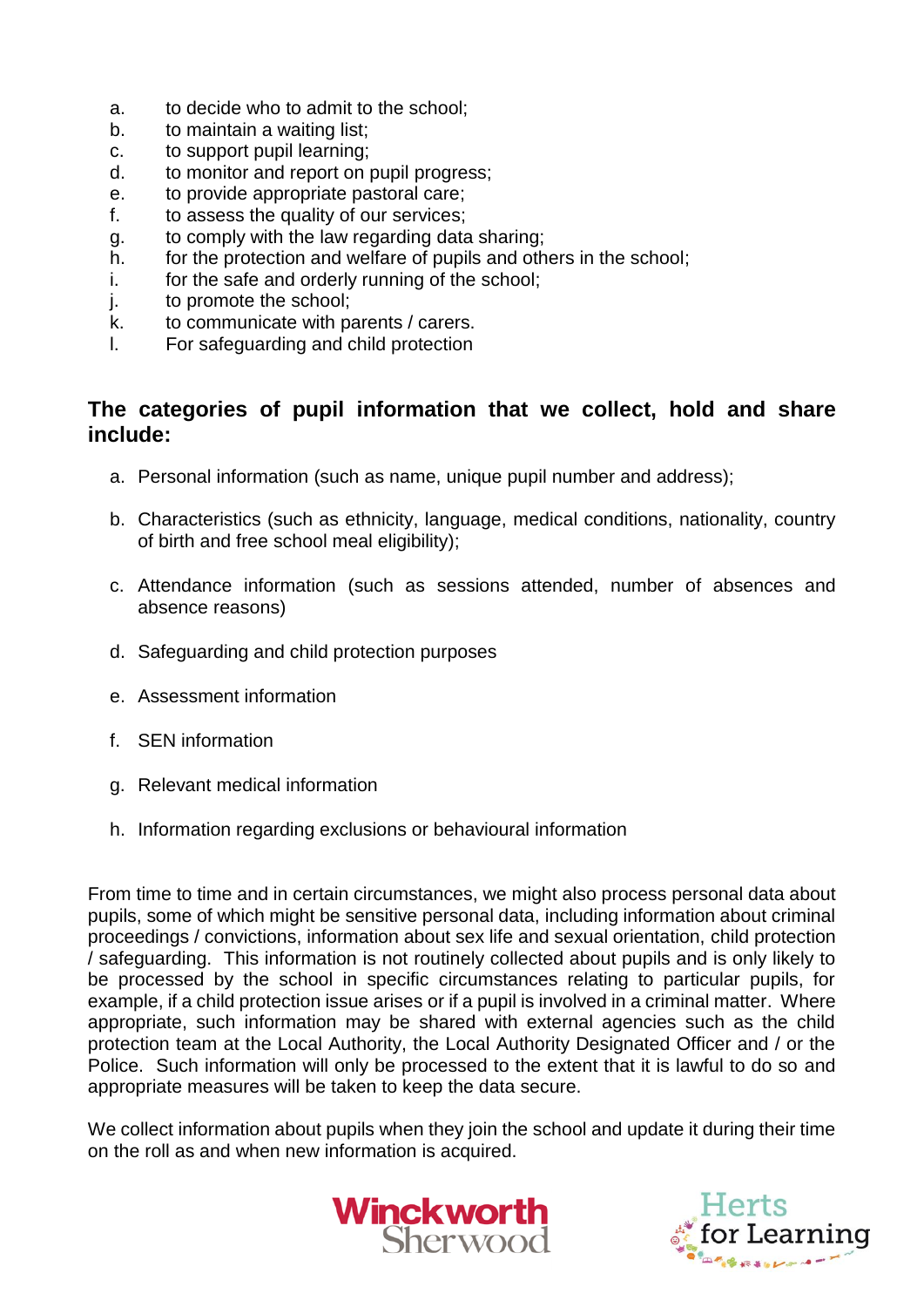# **Collecting pupil information**

Whilst the majority of pupil information you provide to us is mandatory, some of it is provided to us on a voluntary basis. In order to comply with the General Data Protection Regulation, we will inform you whether you are required to provide certain pupil information to us or if you have a choice in this. Where appropriate, we will ask parents for consent to process personal data where there is no other lawful basis for processing it, for example where we wish to use photos or images of pupils on our website or on social media to promote school activities or if we want to ask your permission to use your information for marketing purposes Parents may withdraw consent at any time.

## **Storing pupil data**

We hold pupil data for as long as is needed. Please refer to our data protection policy.

A significant amount of personal data is stored electronically, for example, on our MIS database. Some information may also be stored in hard copy format.

Data stored electronically may be saved on a cloud based system which may be hosted in a different country.

Personal data may be transferred to other countries if, for example, we are arranging a school trip to a different country. Appropriate steps will be taken to keep the data secure.

## **Who do we share pupil information with?**

We routinely share pupil information with:

- schools that pupils attend after leaving us;
- our local authority Hertfordshire County Council
- a pupil's home local authority (if different);
- the Department for Education (DfE);
- school governors / trustees;
- exam boards:

From time to time, we may also share pupil information other third parties including the following:

- the Police and law enforcement agencies;
- NHS health professionals including the school nurse, educational psychologists,
- Education Welfare Officers:
- Courts, if ordered to do so;
- the National College for Teaching and Learning;
- the Joint Council for Qualifications;
- Prevent teams in accordance with the Prevent Duty on schools;
- other schools, for example, if we are negotiating a managed move and we have your consent to share information in these circumstances;



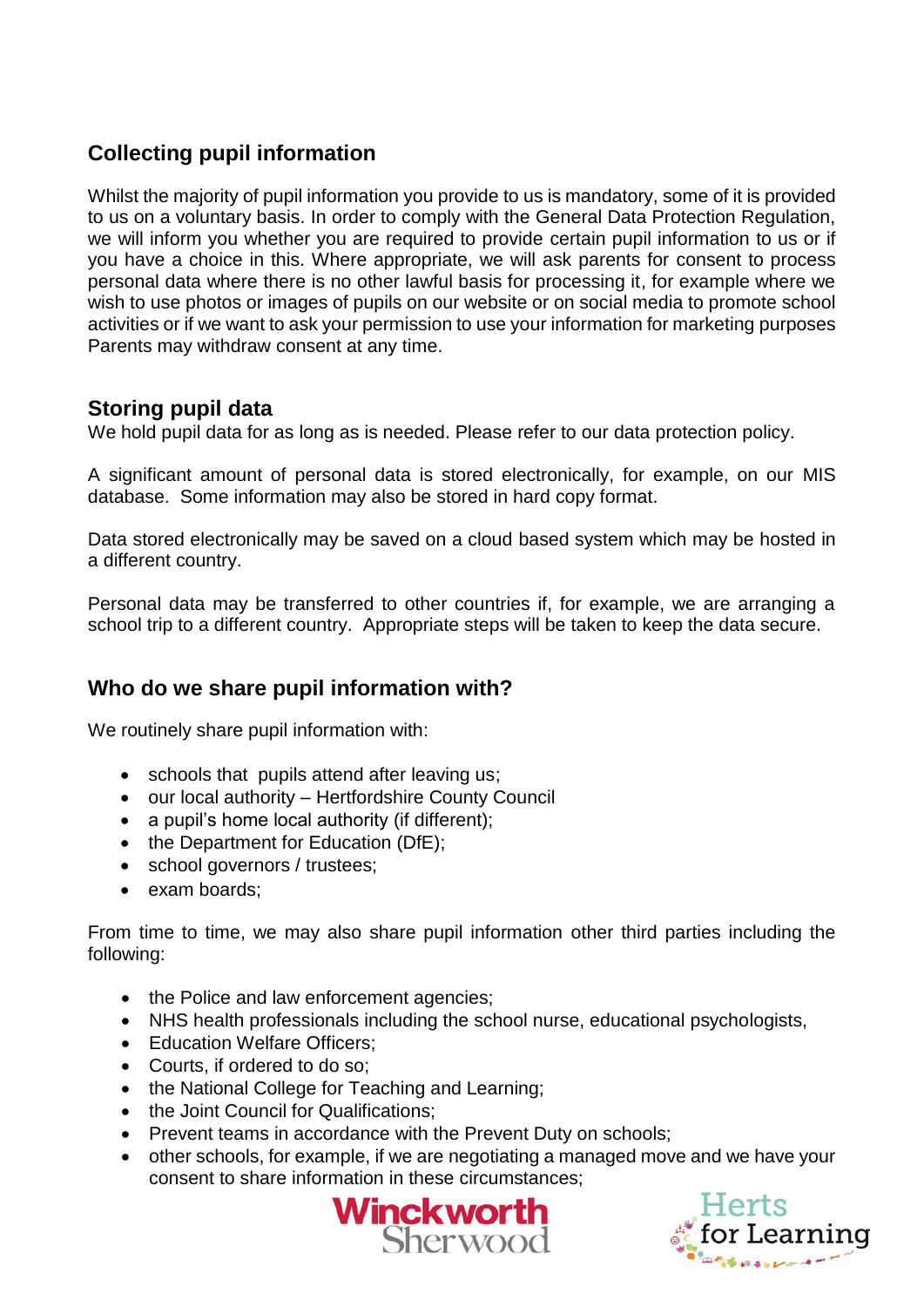- HR HfL for example, if we are seeking HR advice and a pupil is involved in an issue;
- our legal advisors;
- our insurance providers / the Risk Protection Arrangement;

Some of the above organisations may also be Data Controllers in their own right in which case we will be jointly controllers of your personal data and may be jointly liable in the event of any data breaches.

In the event that we share personal data about pupils with third parties, we will provide the minimum amount of personal data necessary to fulfil the purpose for which we are required to share the data.

#### **Why we share pupil information**

We do not share information about our pupils with anyone without consent unless the law allows us to do so.

We share pupils' data with the Department for Education (DfE) on a statutory basis. This data sharing underpins school funding and educational attainment policy and monitoring.

We are required to share information about our pupils with our local authority (LA) and the Department for Education (DfE) under section 3 of The Education (Information About Individual Pupils) (England) Regulations 2013.

### **Data collection requirements:**

To find out more about the data collection requirements placed on us by the Department for Education (for example; via the school census) go to [https://www.gov.uk/education/data](https://www.gov.uk/education/data-collection-and-censuses-for-schools)[collection-and-censuses-for-schools.](https://www.gov.uk/education/data-collection-and-censuses-for-schools)

### **The National Pupil Database (NPD)**

The NPD is owned and managed by the Department for Education and contains information about pupils in schools in England. It provides invaluable evidence on educational performance to inform independent research, as well as studies commissioned by the Department. It is held in electronic format for statistical purposes. This information is securely collected from a range of sources including schools, local authorities and awarding bodies.

We are required by law, to provide information about our pupils to the DfE as part of statutory data collections such as the school census and early years' census. Some of this information is then stored in the NPD. The law that allows this is the Education (Information About Individual Pupils) (England) Regulations 2013.

To find out more about the pupil information we share with the department, for the purpose of data collections, go to [https://www.gov.uk/education/data-collection-and-censuses-for](https://www.gov.uk/education/data-collection-and-censuses-for-schools)[schools.](https://www.gov.uk/education/data-collection-and-censuses-for-schools)



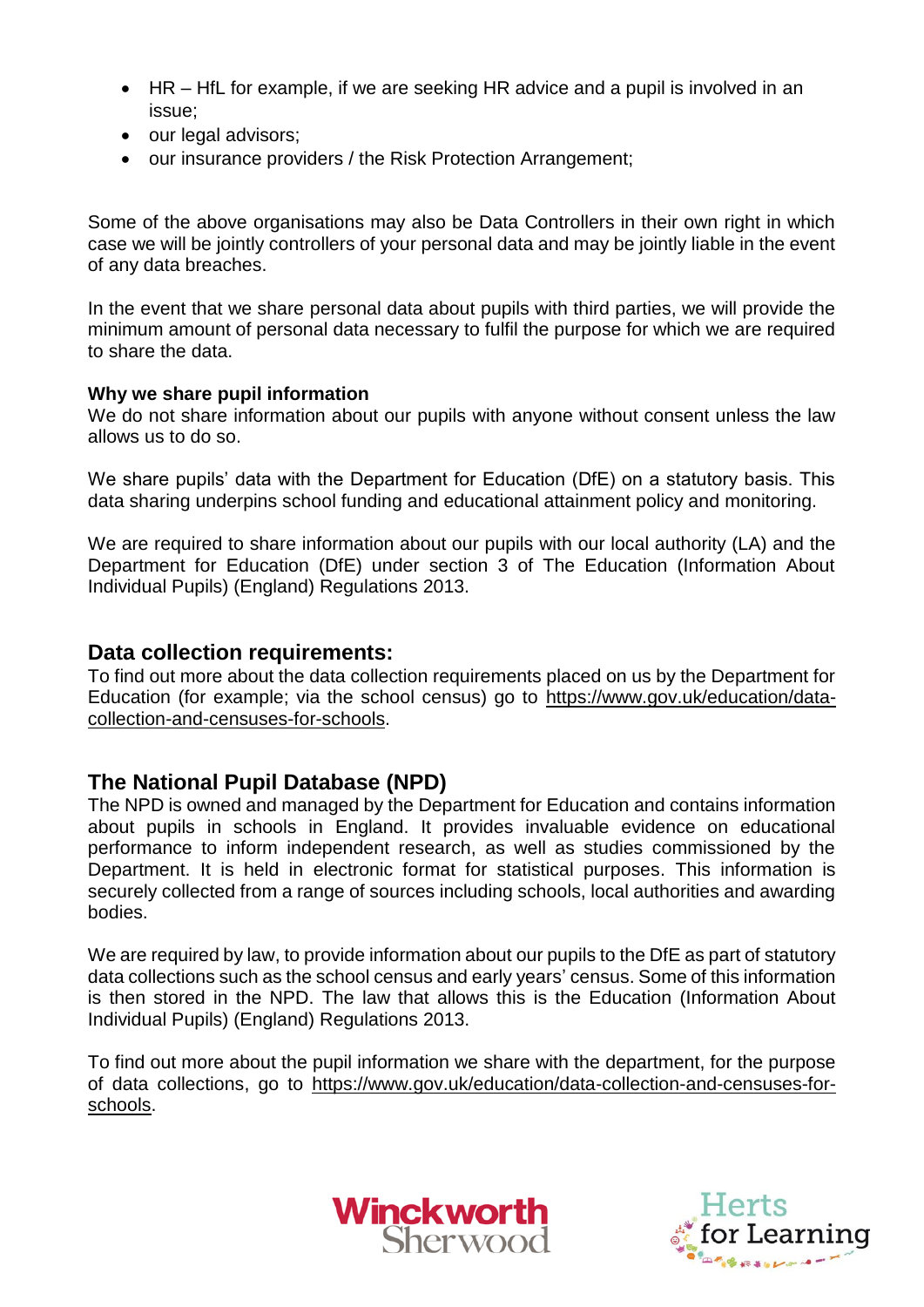Tofind out more about the NPD, go to [https://www.gov.uk/government/publications/national](https://www.gov.uk/government/publications/national-pupil-database-user-guide-and-supporting-information)[pupil-database-user-guide-and-supporting-information.](https://www.gov.uk/government/publications/national-pupil-database-user-guide-and-supporting-information)

The department may share information about our pupils from the NPD with third parties who promote the education or well-being of children in England by:

- conducting research or analysis
- producing statistics
- providing information, advice or guidance

The DfE has robust processes in place to ensure the confidentiality of our data is maintained and there are stringent controls in place regarding access and use of the data. Decisions on whether DfE releases data to third parties are subject to a strict approval process and based on a detailed assessment of:

- who is requesting the data;
- the purpose for which it is required;
- the level and sensitivity of data requested; and
- the arrangements in place to store and handle the data.

To be granted access to pupil information, organisations must comply with strict terms and conditions covering the confidentiality and handling of the data, security arrangements and retention and use of the data.

For more information about the department's data sharing process, please visit: <https://www.gov.uk/data-protection-how-we-collect-and-share-research-data>

For information about which organisations the department has provided pupil information, (and for which project), please visit the following website: <https://www.gov.uk/government/publications/national-pupil-database-requests-received>

To contact DfE:<https://www.gov.uk/contact-dfe>

### **Requesting access to your personal data**

**For primary schools:** Under data protection legislation, parents and pupils have the right to request access to information about them that we hold ("Subject Access Request"). Where a child does not have the maturity to make their own requests for personal data, parents may do so on their behalf in a primary school setting. To make a request for your child's personal data, or be given access to your child's educational record, contact Patrick Aikman [patrick@schooldposervice.com](mailto:patrick@schooldposervice.com) although any written request for personal data will be treated as a Subject Access Request.

**For all schools:** Subject to the section below, the legal timescales for the School to respond to a Subject Access Request is one calendar month. As the School has limited staff resources outside of term time, we encourage parents / pupils to submit Subject Access Requests during term time and to avoid sending a request during periods when the School is closed or is about to close for the holidays where possible. This will assist us in responding to your request as promptly as possible. For further information about how we handle Subject Access Requests, please see our Data Protection Policy.